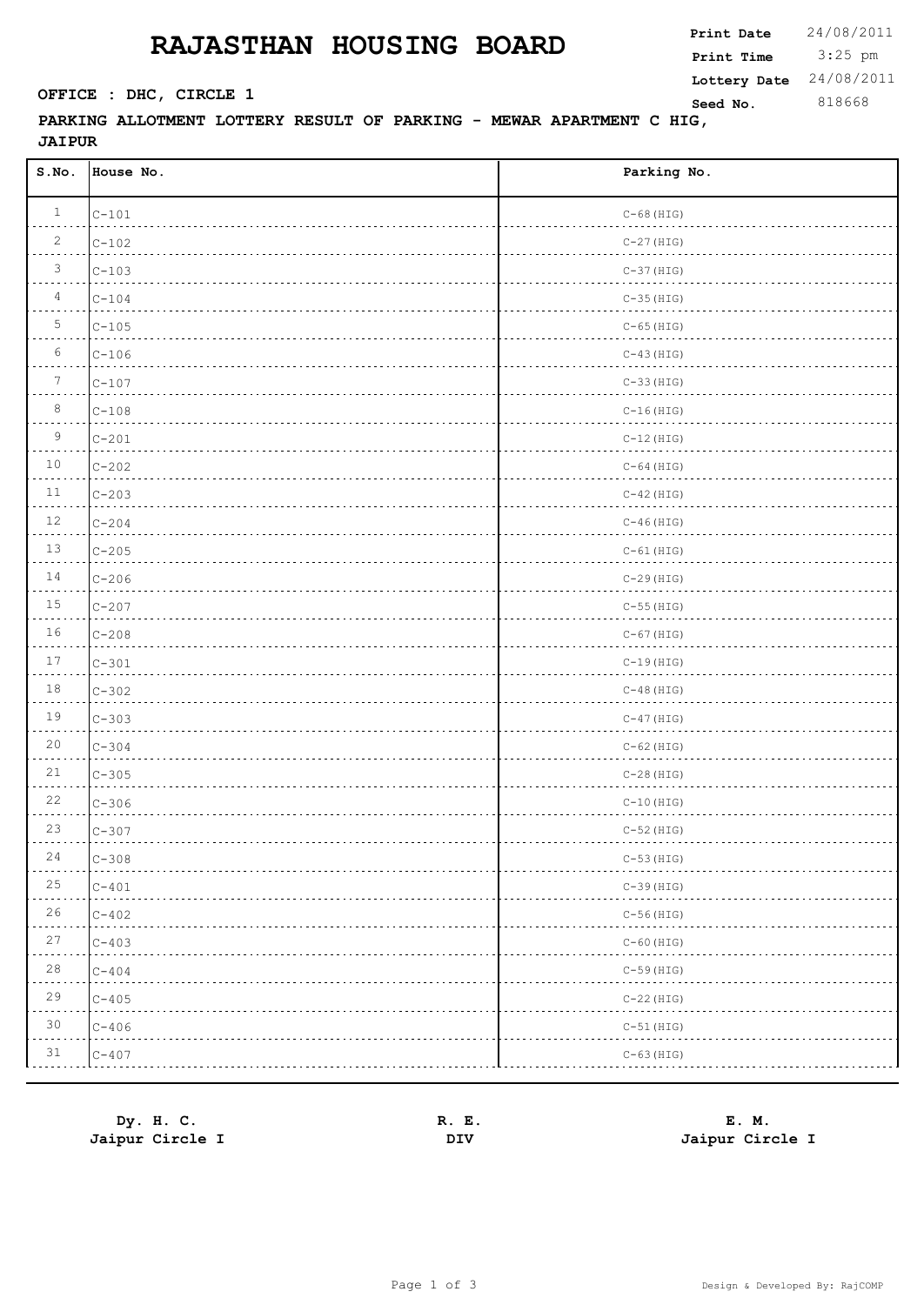## **RAJASTHAN HOUSING BOARD**

 3:25 pm **Print Date**  $24/08/2011$ **Print Time SEED OFFICE : DHC, CIRCLE 1 Seed No.** 818668 **Lottery Date** 24/08/2011

## **PARKING ALLOTMENT LOTTERY RESULT OF PARKING - MEWAR APARTMENT C HIG, JAIPUR**

| S.NO.                                                                                                                           | House No. | Parking No.  |
|---------------------------------------------------------------------------------------------------------------------------------|-----------|--------------|
| 32                                                                                                                              | $C-408$   | $C-31$ (HIG) |
| 33                                                                                                                              | $C - 501$ | $C-45$ (HIG) |
| 34                                                                                                                              | $C - 502$ | $C-11$ (HIG) |
| 35                                                                                                                              | $C - 503$ | $C-36$ (HIG) |
| 36                                                                                                                              | $C - 504$ | $C-18$ (HIG) |
| 37                                                                                                                              | $C - 505$ | $C-7$ (HIG)  |
| 38                                                                                                                              | $C - 506$ | $C-3$ (HIG)  |
| 39                                                                                                                              | $C - 507$ | $C-23$ (HIG) |
| 40                                                                                                                              | $C - 508$ | $C-30$ (HIG) |
| 41                                                                                                                              | $C - 601$ | $C-69$ (HIG) |
| 42                                                                                                                              | $C - 602$ | $C-20$ (HIG) |
| 43                                                                                                                              | $C - 603$ | $C-40$ (HIG) |
| 44                                                                                                                              | $C - 604$ | $C-44$ (HIG) |
| 45                                                                                                                              | $C - 605$ | $C-24$ (HIG) |
| 46                                                                                                                              | $C - 606$ | $C-14$ (HIG) |
| 47                                                                                                                              | $C - 607$ | $C-9$ (HIG)  |
| 48                                                                                                                              | $C - 608$ | $C-1$ (HIG)  |
| 49                                                                                                                              | $C-701$   | $C-54$ (HIG) |
| 50                                                                                                                              | $C - 702$ | $C-38$ (HIG) |
| 51                                                                                                                              | $C - 703$ | $C-17$ (HIG) |
| 52                                                                                                                              | $C - 704$ | $C-2$ (HIG)  |
| 53                                                                                                                              | $C-705$   | $C-58$ (HIG) |
| 54                                                                                                                              | $C-706$   | $C-8$ (HIG)  |
| 55<br>$\frac{1}{2} \left( \frac{1}{2} \right) \left( \frac{1}{2} \right) \left( \frac{1}{2} \right) \left( \frac{1}{2} \right)$ | $C - 707$ | $C-13$ (HIG) |
| 56                                                                                                                              | $C - 708$ | $C-25$ (HIG) |
| 57                                                                                                                              | $C - 801$ | $C-70$ (HIG) |
| $5\,8$                                                                                                                          | $C - 802$ | $C-49$ (HIG) |
| 59                                                                                                                              | $C - 803$ | $C-21$ (HIG) |
| 60                                                                                                                              | $C - 804$ | $C-32$ (HIG) |
| 61                                                                                                                              | $C - 805$ | $C-57$ (HIG) |
| 62                                                                                                                              | $C-806$   | $C-34$ (HIG) |

| Dy. H. C.       | Е.<br>к. | E. M.           |
|-----------------|----------|-----------------|
| Jaipur Circle I | DIV      | Jaipur Circle I |